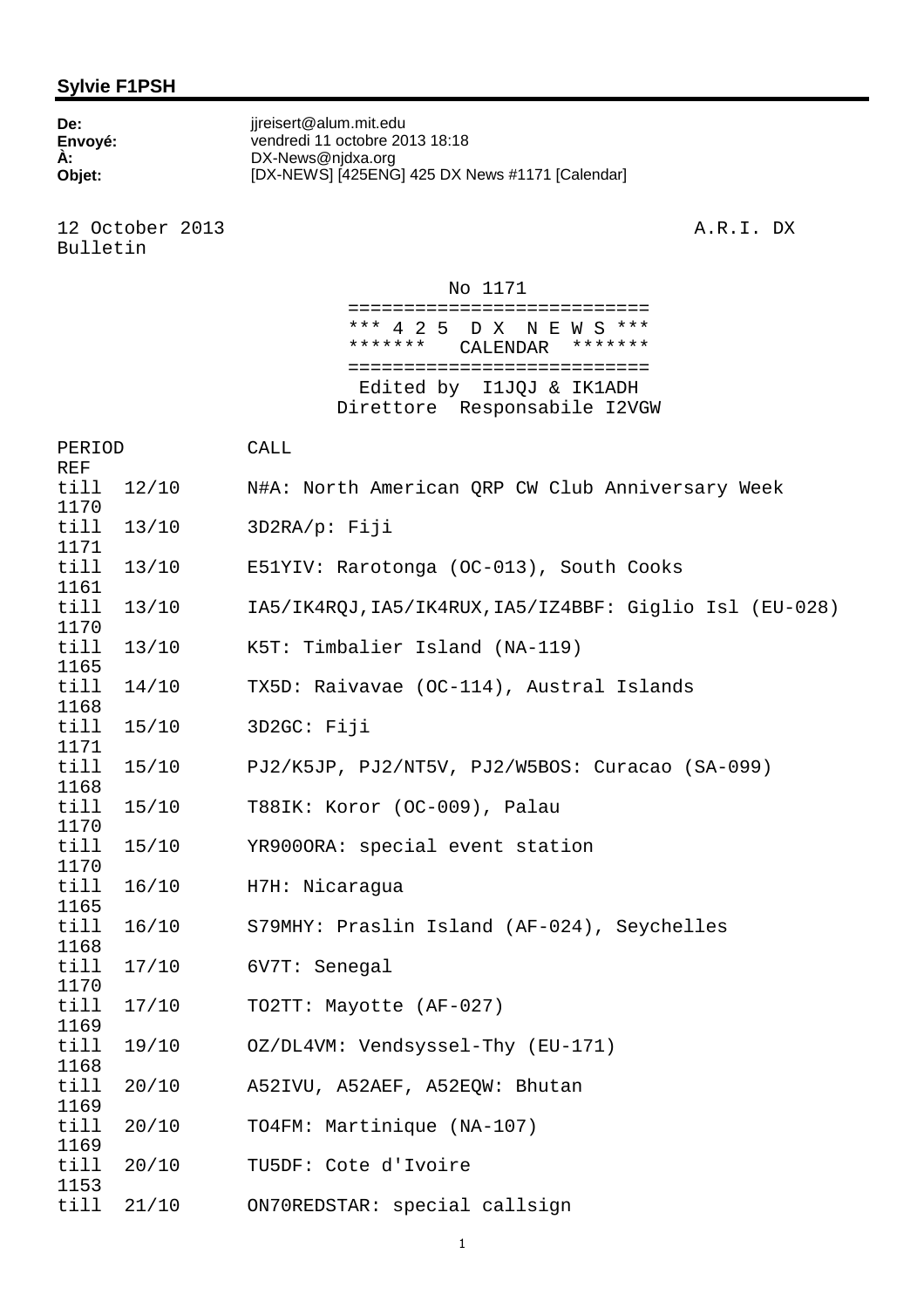| 1167         |                |                                                |
|--------------|----------------|------------------------------------------------|
| till         | 25/10          | GB2NZ: special callsign (England)              |
| 1167<br>till | 25/10          | KG4WV and KG4HF: Guantanamo Bay                |
| 1171         |                |                                                |
| till         | 30/10          | V31RL: Belize                                  |
| 1171<br>till | 31/10          | LY75RMD: special callsign                      |
| 1171         |                |                                                |
| till<br>1167 | 02/11          | FR/DJ7RJ: Reunion Island (AF-016)              |
| till<br>1169 | 05/11          | VX31763: special callsign                      |
| till<br>1164 | 08/11          | FO/F5LCI: Hao Atoll (OC-066), French Polynesia |
| till         |                | 10/11 V47JA and V49J: St. Kitts (NA-104)       |
| 1170<br>till | 14/11          | H44HP: Honiara (OC-047), Solomon Islands       |
| 1167<br>till | 14/11          | YD1NAA/5: Karimun Besar Island (OC-075)        |
| 1167<br>till | 16/11          | 5X1NH: Uganda                                  |
| 1168<br>till | 23/11          | HK3JCL: Colombia                               |
| 1168<br>till | 26/11          | H44MS: Honiara (OC-047), Solomon Islands       |
| 1167<br>till | November       | RU0ZM/0: Russian District KT-13                |
| 1155<br>till |                | 15/12 C91GBA: Mozambique                       |
| 1155<br>till | 15/12          | JW9JKA: Bear Island (EU-027)                   |
| 1153<br>till | 31/12          | 4A1TD: special callsign                        |
| 1143<br>till | 31/12          | 9A280-9A289: special prefixes (Croatia)        |
| 1156<br>till | 31/12          | DL50FRANCE: special station                    |
| 1131         |                |                                                |
| till<br>1150 | 31/12          | DS4DRE/4: Hajo Island (AS-060)                 |
| till<br>1130 | 31/12          | EI13CLAN: special callsign                     |
| till<br>1134 | 31/12          | Gx100C: special callsign                       |
| till<br>1130 | 31/12          | Gx100RSGB: special callsigns                   |
| till         | 31/12          | HA1973BA: special callsign                     |
| 1148<br>till | 31/12          | HA30S: special callsign                        |
| 1136<br>till | 31/12          | HB30OK: special callsign                       |
| 1130<br>till | 31/12          | OU1RAEM: special callsign                      |
| 1130<br>till | 31/12          | RI1ANP: Progress Station (Antarctica)          |
| 1132         | $til1$ $31/12$ | S5300TP: special callsign                      |

2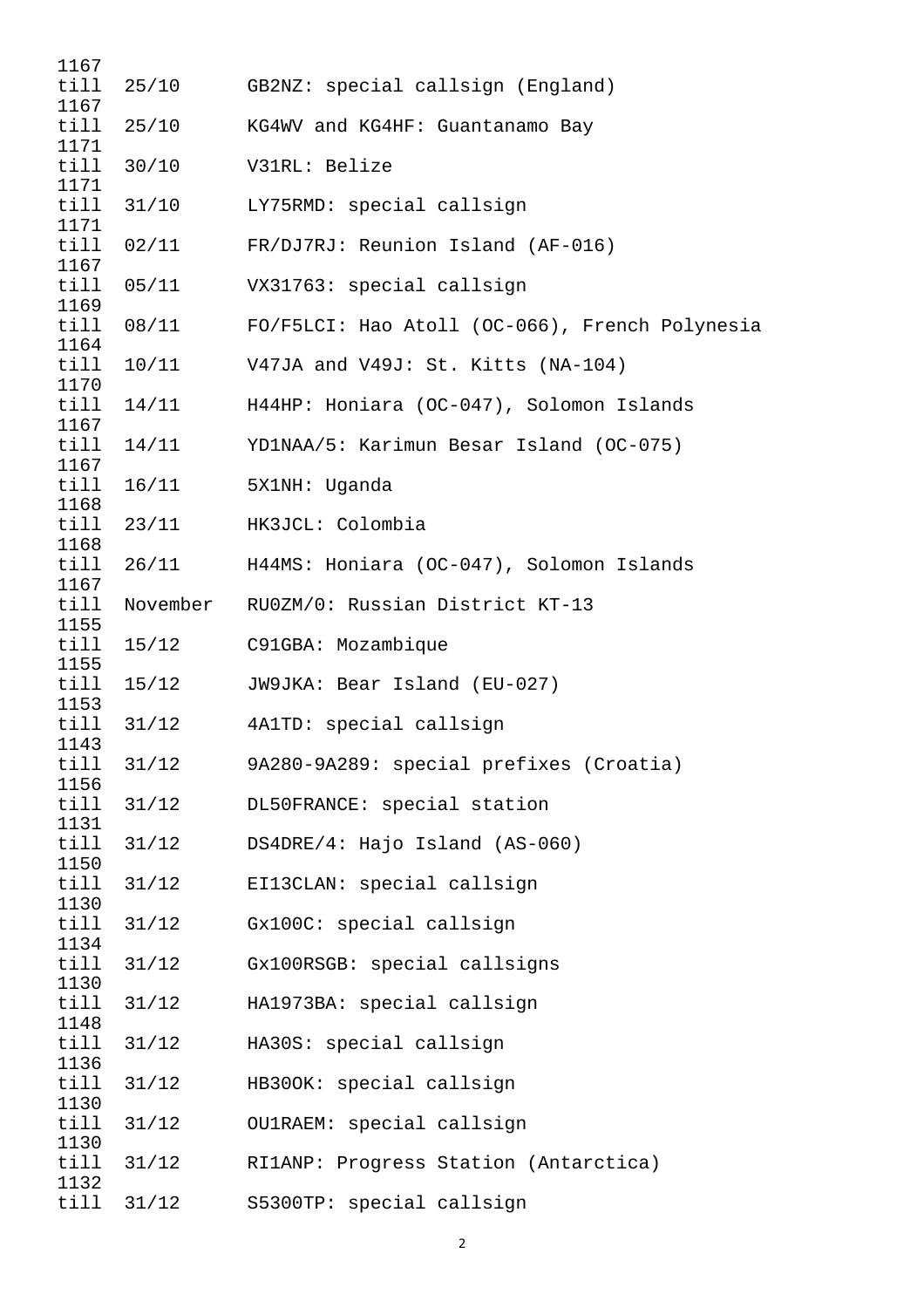| 1130                    |                 |                                                       |
|-------------------------|-----------------|-------------------------------------------------------|
| till                    |                 | 31/12 VI6WA100: special callsign                      |
| 1169<br>till            | 31/12           | Z320RSM and Z320A-Z320Z: special callsigns            |
| 1130                    |                 |                                                       |
| till                    |                 | Jan 2014 HC/IZ1DPS: Ecuador                           |
| 1164                    |                 |                                                       |
| till<br>1135            |                 | Feb 2014   VK0JJJ: Mawson station (Antarctica)        |
| till                    |                 | Feb 2014 ZS7V: SANAE IV station (Antarctica)          |
| 1136                    |                 |                                                       |
| till<br>1167            |                 | 31/10/2014 ZM90DX: special callsign (New Zealand)     |
| till                    |                 | Dec 2014 5Z4/LA4GHA: Kenya                            |
| 1145                    |                 |                                                       |
| till                    |                 | Dec 2014 600LA: Somalia                               |
| 1145<br>12/10           |                 | IZ4AMS/p: Tinetto Island (EU-083)                     |
| 1169                    |                 |                                                       |
| $12/10 - 13/10$         |                 | YB3MM/p: Bawean Island (OC-197)                       |
| 1171                    |                 |                                                       |
| 1170                    | $12/10 - 13/10$ | YC9MLL: Flores Island (OC-151)                        |
| $12/10 - 15/10$         |                 | 3D2GC: Viti Levu (OC-016), Fiji                       |
| 1157                    |                 |                                                       |
| $12/10 - 15/10$<br>1171 |                 | YB8VM/p, YB8XM/p, YC8VDT/p: Saparua Island (OC-070)   |
| $12/10 - 15/10$         |                 | YC8VFB/p, YD8VKF/p, YD8VRA/p: Saparua Island (OC-070) |
| 1171                    |                 |                                                       |
| $12/10 - 15/10$         |                 | YD8VRS/p and YD8VSR/p: Saparua Island (OC-070)        |
| 1171<br>$12/10 - 15/10$ |                 | YF1AR/0: Payung Besar, Seribu Islands (OC-177)        |
| 1171                    |                 |                                                       |
| $12/10 - 24/10$         |                 | TN2MS: Republic of the Congo                          |
| 1159                    | $13/10 - 01/11$ | 8R1A: Guyana                                          |
| 1169                    |                 |                                                       |
| $13/10 - 17/10$         |                 | E51YIV: Aitutaki (OC-083), South Cooks                |
| 1161                    |                 |                                                       |
| $14/10-09/11$<br>1170   |                 | E51NOU: Rarotonga (OC-013), South Cook Islands        |
| $14/10 - 15/10$         |                 | W4/SP5APW: Jekyll Island (NA-058)                     |
| 1170                    |                 |                                                       |
| $14/10 - 20/10$<br>1170 |                 | VK9DAC: Lord Howe Island (OC-004)                     |
| $14/10 - 23/10$         |                 | C82DX: Mozambique                                     |
| 1170                    |                 |                                                       |
| $14/10 - 31/10$         |                 | TC90TC: special callsign                              |
| 1169<br>$15/10 - 22/10$ |                 | 9L1JT: Sierra Leone                                   |
| 1171                    |                 |                                                       |
| $15/10-23/10$           |                 | T88EC: Palau                                          |
| 1171                    |                 |                                                       |
| $15/10 - 15/12$<br>1171 |                 | R100MFF: special station                              |
| $16/10 - 17/10$         |                 | W4/SP5APW: Okaloosa Island (NA-142)                   |
| 1170                    |                 |                                                       |
| $16/10 - 21/10$         |                 | $VK5CE/4: Red Island (OC-255)$                        |

3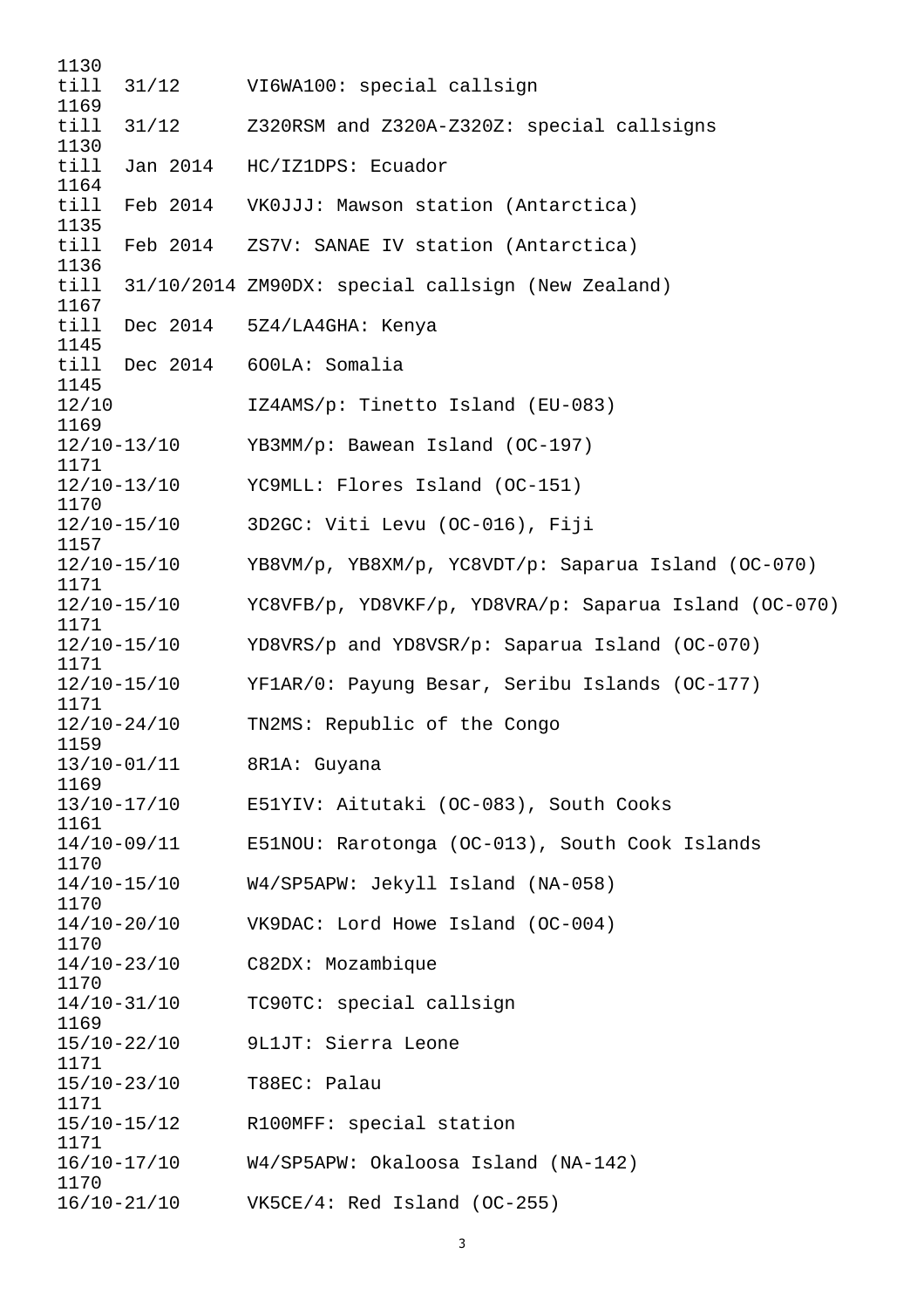| 1157                    |                                                       |
|-------------------------|-------------------------------------------------------|
| $16/10 - 22/10$<br>1170 | YB9WZJ/p and YD9RQX/p: Waigeo Island (OC-239)         |
| $16/10 - 15/11$<br>1159 | OQ4CLM: special event station                         |
| $17/10 - 18/10$<br>1170 | W4/SP5APW: St. George Island (NA-085)                 |
| $17/10 - 20/10$<br>1169 | HQ4W: Tigre Island (NA-060)                           |
| $17/10 - 21/10$<br>1171 | AH2EA: Guam (OC-026)                                  |
| $17/10 - 21/10$<br>1171 | NHOJ: Tinian, Mariana Islands (OC-086)                |
| $17/10 - 23/10$<br>1169 | 3W2DK: Vietnam                                        |
| $17/10 - 29/10$<br>1165 | SW8YY: Zakynthos Island (EU-052)                      |
| $17/10 - 30/10$<br>1149 | IG9Y: Lampedusa Island (AF-019)                       |
| $18/10 - 19/10$<br>1170 | 4X6HP/p, 4Z5IW/p, 4Z5LA/p: Akhziv Island (AS-100)     |
| $18/10 - 20/10$<br>1171 | K5R: Round Island (NA-082)                            |
| $18/10 - 21/10$<br>1155 | 7L4PVR/1, 7N1GMK/1, 7N4VPS/1: Hachijo Island (AS-043) |
| $18/10 - 21/10$<br>1155 | JA1UNS/1 and JI1PLF/1: Hachijo Island (AS-043)        |
| $18/10 - 28/10$<br>1171 | PYOF/PY3MM and PROF: Fernando de Noronha (SA-003)     |
| 19/10<br>1170           | W4/SP5APW: Talbot Island (NA-138)                     |
| $19/10 - 20/10$<br>1171 | HB9S: World Scout Bureau                              |
| $19/10 - 20/10$<br>1171 | KK6FUT: Santa Cruz Island (NA-144)                    |
| $19/10 - 20/10$<br>1170 | YC9MLL: Flores Island (OC-151)                        |
| 19/10-28/10<br>1164     | BJ9TA and BY9GA/9: China                              |
| 19/10-07/11<br>1169     | D44TXT: Sao Tiago (AF-005)                            |
| $20/10 - 22/10$<br>1170 | W4/SP5APW: Cedar Key (NA-076)                         |
| $20/10 - 27/10$<br>1166 | YB9Y: Bras Island (OC-276, new one)                   |
| $20/10 - 30/10$<br>1171 | EI8GQB and EI1A: Ireland (EU-115)                     |
| $20/10 - 19/11$<br>1171 | VP8DNY: Falkland Islands (SA-002)                     |
| $22/10-28/10$<br>1171   | TK/SP7VC: Corsica (EU-014)                            |
| $22/10 - 29/10$<br>1169 | C6ARW: Grand Bahama (NA-080)                          |
| $22/10 - 29/10$<br>1171 | VP5/WA2VYA, VP5/K4QE, VP5T: Caicos Islands (NA-002)   |
| $23/10 - 28/10$<br>1171 | YF1AR/7 and YB0AI/7: Sebatik Island (OC-295)          |
| $23/10 - 30/10$         | J3/N2MD and J3/N9ACC: Grenada (NA-024)                |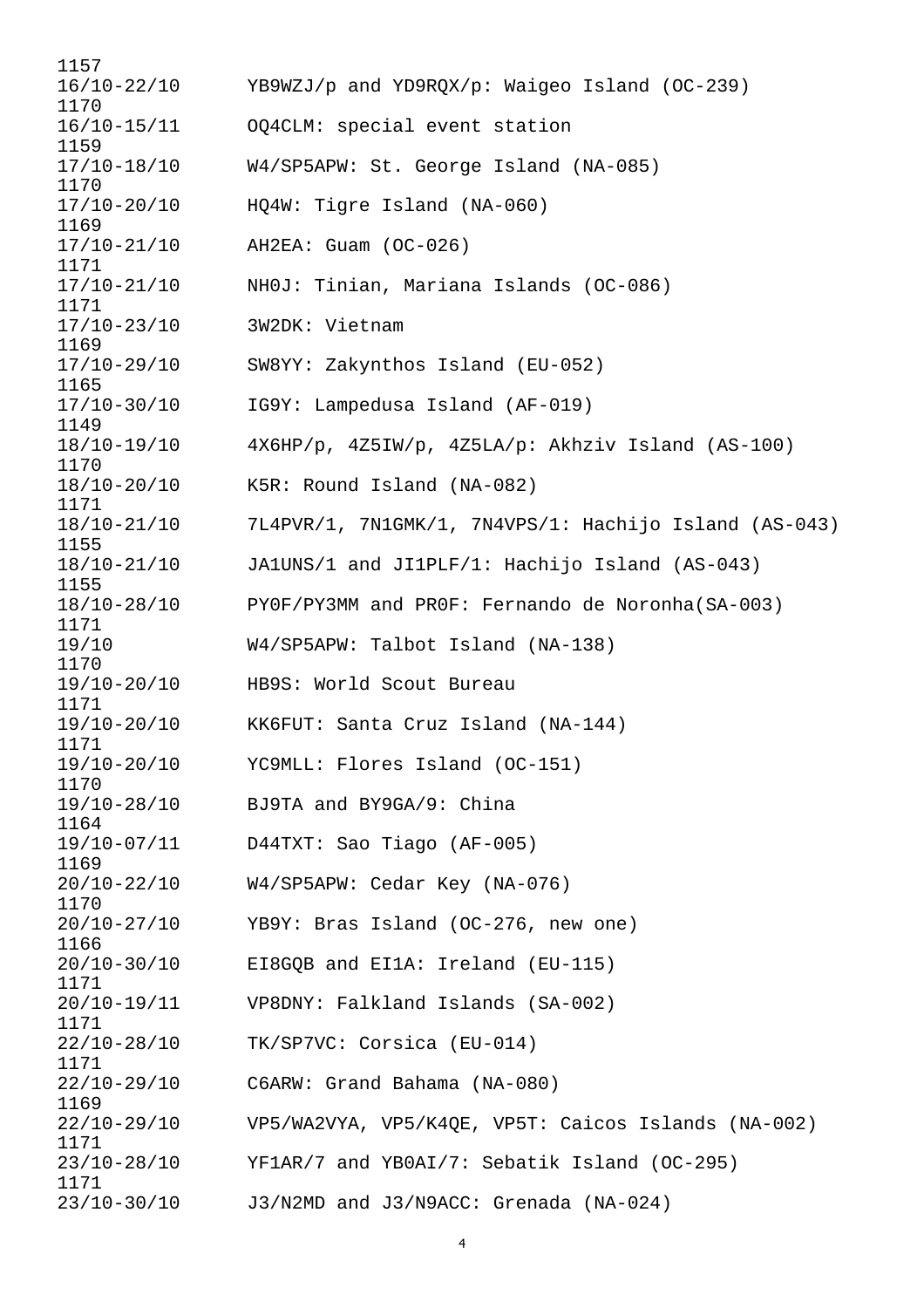| 1171                    |                                                 |
|-------------------------|-------------------------------------------------|
|                         | 24/10-29/10 HBO/HA7JTR: Liechtenstein           |
| 1171<br>$24/10 - 29/10$ | XV4MN: Phu Quoc Island (AS-128)                 |
| 1169                    |                                                 |
| $25/10-30/10$<br>1171   | PR5C: Ilha do Mel (SA-047)                      |
| $25/10-03/11$<br>1167   | JD1BOI: Chichijima (AS-031), Ogasawara          |
| $26/10 - 27/10$<br>1171 | IF9A: Favignana Island (EU-054)                 |
| $26/10 - 27/10$<br>1170 | YC9MLL: Flores Island (OC-151)                  |
| 28/10-24/11<br>1171     | DV1/KJ6YAP: Masbate Island (OC-244)             |
| $30/10 - 02/11$<br>1169 | 3W2DK: Vietnam                                  |
| $31/10 - 02/11$<br>1169 | FR/F5UOW: Reunion Island (AF-016)               |
| $30/10 - 06/11$<br>1168 | TX5RV: Raivavae (OC-114), Austral Islands       |
| October<br>1171         | IAOMZ: Mario Zucchelli Station, Antarctica      |
| October<br>1139         | RV3EFH/0: Bolshevik Island (AS-042)             |
| October<br>1165         | YJ0RK: Vanuatu                                  |
| 1155                    | 01/11-10/11 HKO: San Andres Island (NA-033)     |
| $01/11 - 07/11$<br>1169 | XROYY: Easter Island (SA-001)                   |
| $03/11 - 09/11$<br>1171 | E6AK, E6AY, E6AA: Niue $(OC-040)$               |
| $03/11 - 17/11$<br>1169 | TO2R: Reunion Island (AF-016)                   |
| $05/11 - 18/11$<br>1169 | T33A: Banaba Island (OC-018)                    |
| $07/11 - 27/11$<br>1169 | J87GU: Union Island (NA-025)                    |
| $08/11 - 20/11$<br>1148 | XROZR: Juan Fernandez (SA-005)                  |
| $09/11 - 16/11$<br>1170 | XF1P: Isla Partida (NA-124)                     |
| $10/11 - 20/11$<br>1171 | YE5R: Anambas Island (OC-108)                   |
| $13/11 - 15/11$<br>1169 | KH6/N9YU, KH6/WD5COV, KH6/N7AFW: Hawaii         |
| 16/11-17/11<br>1169     | 5W7A or 5W6A, 5W0OV, 5W0FW, 5W0NW: Samoa        |
| 16/11-22/11<br>1170     | S21ZBC: Bangladesh                              |
| 16/11-15/12<br>1169     | 5R8IC: Sainte-Marie Island (AF-090)             |
| $17/11 - 26/11$<br>1171 | XT26DJ and XT2FCJ: Burkina Faso                 |
| 17/11-29/11<br>1163     | J88HL: St. Vincent (NA-109)                     |
| 18/11-19/11             | KH8/N9YU, KH8/WD5COV, KH8/N7AFW: Smerican Samoa |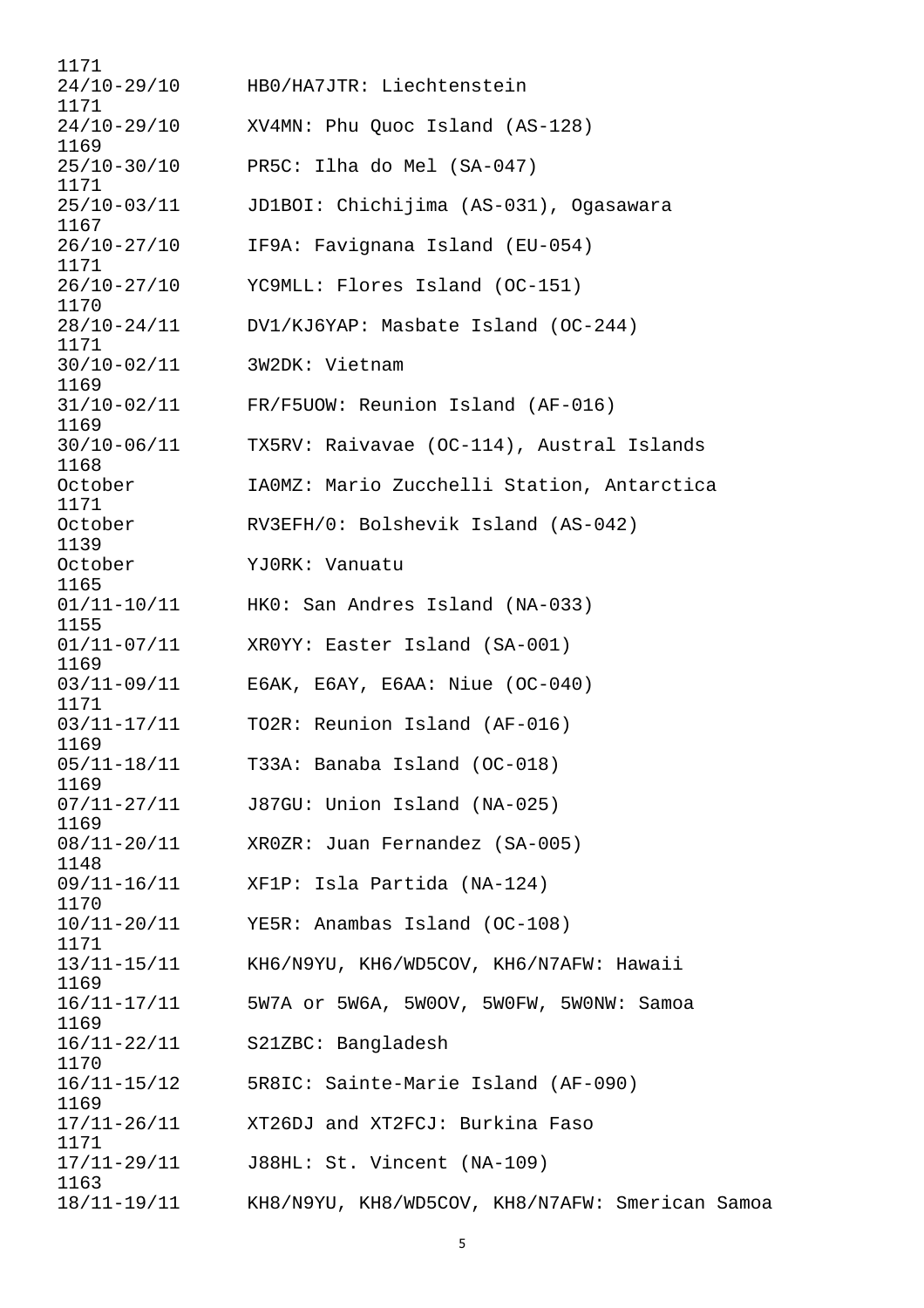1169 18/11-21/11 FR/F5UOW: Reunion Island (AF-016) 1169 18/11-26/11 PJ4/K1XM, PJ4/K4BAI, PJ4/KU8E: Bonaire (SA-006) 1169 18/11-26/11 PJ4/W1MD and PJ4/W1UE: Bonaire (SA-006) 1169 18/11-27/11 3DA0ET: Swaziland 1161 19/11-29/11 9X0NH and 9X0XA: Rwanda 1168 20/11-22/11 3D2AD, 3D2OV, 3D2FW, 3D2NW. Fiji 1169 20/11-29/11 J34J: Grenada (NA-024) 1171 21/11-25/11 V26K: Antigua (NA-100) 1169 21/11-01/12 V25A: Antigua (NA-100) 1171 22/11-29/11 3D2R: Rotuma Island 1169 23/11-26/11 S21ZBB: Bangladesh 1170 29/11-04/12 3D2AD, 3D2OV, 3D2FW, 3D2NW: Fiji 1169 November IA0MZ: Mario Zucchelli Station, Antarctica 1171 01/12-06/12 P29VNX: Bismarck Archipelago (OC-008) 1171 08/12-14/12 6W/AA1AC: Senegal 1171 December IA0MZ: Mario Zucchelli Station, Antarctica 1171 31/12-23/02/2014 9M2MRS: Penang Island (AS-015) 1161 January 2014 IA0MZ: Mario Zucchelli Station, Antarctica 1171 Jan-Feb 2014 FT5ZM: Amsterdam Island (AF-002) 1167 Mar-Apr 2014 VK9MT: Mellish Reef (OC-072) 1169 \*\*\*\*\*\*\*\*\*\*\*\*\*\*\*\*\*\*\*\*\*\*\*\*\*\*\*\*\*\*\*\*\*\*\*\*\*\*\*\*\*\*\*\*\*\*\*\*\*\*\*\*\*\*\*\*\*\*\*\*\*\*\*\*\*\*\*\*\*\*\*\* \*\*\* 425 DX NEWS HOME PAGE: http://www.425dxn.org 425 DX NEWS MAGAZINE: http://www.425dxn.org/monthly \*\*\*\*\*\*\*\*\*\*\*\*\*\*\*\*\*\*\*\*\*\*\*\*\*\*\*\*\*\*\*\*\*\*\*\*\*\*\*\*\*\*\*\*\*\*\*\*\*\*\*\*\*\*\*\*\*\*\*\*\*\*\*\*\*\*\*\*\*\*\*\* \*\*\* Direttore Responsabile Gabriele Villa, I2VGW Giornalista Professionista - Tessera n. 071675 Ordine Nazionale dei Giornalisti Roma, Italia \*\*\*\*\*\*\*\*\*\*\*\*\*\*\*\*\*\*\*\*\*\*\*\*\*\*\*\*\*\*\*\*\*\*\*\*\*\*\*\*\*\*\*\*\*\*\*\*\*\*\*\*\*\*\*\*\*\*\*\*\*\*\*\*\*\*\*\*\*\*\*\*